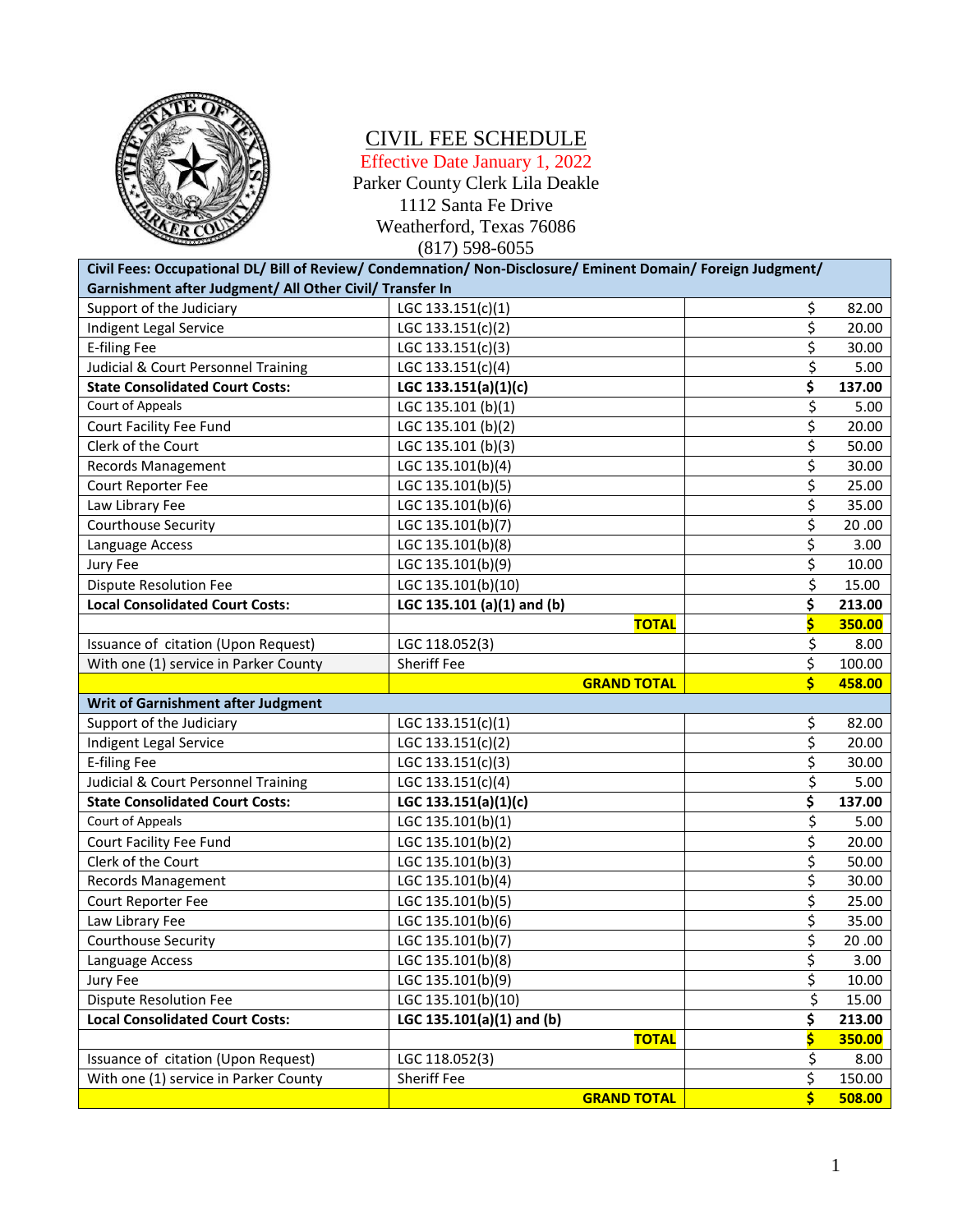| Counterclaim/ Cross Actions/ Intervention/ Interpleader/ TRO/ Third-Party Petition/ Actions Other Than Original |                                 |                             |       |
|-----------------------------------------------------------------------------------------------------------------|---------------------------------|-----------------------------|-------|
| Indigent Legal Service                                                                                          | LGC 133.151(d)(1)               |                             | 10.00 |
| E-filing                                                                                                        | LGC 133.151(d)(2)               |                             | 30.00 |
| Judicial & Court Personnel Training                                                                             | LGC 133.151(d)(3)               |                             | 5.00  |
| <b>State Consolidated Court Costs</b>                                                                           | LGC 133.151 (a)(2) and (d)      |                             | 45.00 |
| Clerk Fee                                                                                                       | LGC 135.101c(1)                 |                             | 15.00 |
| Records Management                                                                                              | LGC 135.101c(2)                 |                             | 20.00 |
| <b>Local Consolidated Court Costs:</b>                                                                          | LGC135.101(a)(2) and (c)        |                             | 35.00 |
|                                                                                                                 | <b>GRAND TOTAL</b>              |                             | 80.00 |
|                                                                                                                 |                                 |                             |       |
| <b>Issuance</b>                                                                                                 |                                 |                             |       |
| Citation                                                                                                        | LGC 118.052(3)(A)               |                             | 8.00  |
| Writ, Abstract of Judgment, Execution                                                                           | LGC 118.052(1)(C)(ii)           |                             | 8.00  |
| <b>Citations by Publication</b>                                                                                 |                                 | (contact newspaper for fee) |       |
| <b>Other Services:</b>                                                                                          |                                 |                             |       |
| Copies (Per Page)                                                                                               | LGC 118.052(3)(C)               |                             | 1.00  |
| Certification (Per Document)                                                                                    | LGC 118.052(A)(II)              |                             | 5.00  |
| Record Search (Per Search)                                                                                      | GC 51.318(b)(3) and (4)         |                             | 5.00  |
| Approving a Bond                                                                                                | GC 51.318(b)(6)                 |                             | 5.00  |
| Electronic Copies (Pages 1-10)                                                                                  | LGC 118.052(3)(c)(i)            |                             | 1.00  |
| Electronic Copies per page (after page 10)                                                                      | GC 51.318(b)(8)(c)<br>$0.010$ m |                             | .10   |

The Texas Supreme Court signed an Order Requiring Electronic Filing In Certain Courts on December 11, 2012. This order mandates electronic filing (e-filing) in civil cases, including family and probate cases, by attorneys in appellate courts, district courts, statutory county courts, constitutional county courts, and statutory probate courts pursuant to a detailed implementation schedule. Parker County was mandated for electronic filing (e-filing) on January 1, 2015. E-filing instructions: www.txcourts.gov/jcit/technology-standards/

## **PARKER COUNTY SHERIFF'S OFFICE CIVIL PROCESS FEES**

#### **Notices**

|                                                                                                                                                                                                                               | \$<br>100.00 |
|-------------------------------------------------------------------------------------------------------------------------------------------------------------------------------------------------------------------------------|--------------|
| Summons                                                                                                                                                                                                                       | \$<br>100.00 |
|                                                                                                                                                                                                                               | \$<br>150.00 |
|                                                                                                                                                                                                                               | \$<br>150.00 |
|                                                                                                                                                                                                                               | \$<br>150.00 |
|                                                                                                                                                                                                                               | \$<br>150.00 |
| Orders of Sale                                                                                                                                                                                                                | \$<br>150.00 |
| Forcible Detainer                                                                                                                                                                                                             | \$<br>150.00 |
| <b>Services</b>                                                                                                                                                                                                               |              |
| Citation Citation Citation Communication of the Citation Citation Communication of the Citation Citation Citation Citation Citation Citation Citation Citation Citation Citation Citation Citation Citation Citation Citation | \$<br>100.00 |
| <b>Other Services:</b>                                                                                                                                                                                                        |              |
|                                                                                                                                                                                                                               | \$<br>100.00 |
| Protective Order                                                                                                                                                                                                              | \$<br>100.00 |
|                                                                                                                                                                                                                               | \$<br>100.00 |
| Show Cause Order                                                                                                                                                                                                              | \$<br>100.00 |
|                                                                                                                                                                                                                               | \$<br>100.00 |
|                                                                                                                                                                                                                               | \$<br>150.00 |
|                                                                                                                                                                                                                               | \$<br>150.00 |
|                                                                                                                                                                                                                               | \$<br>200.00 |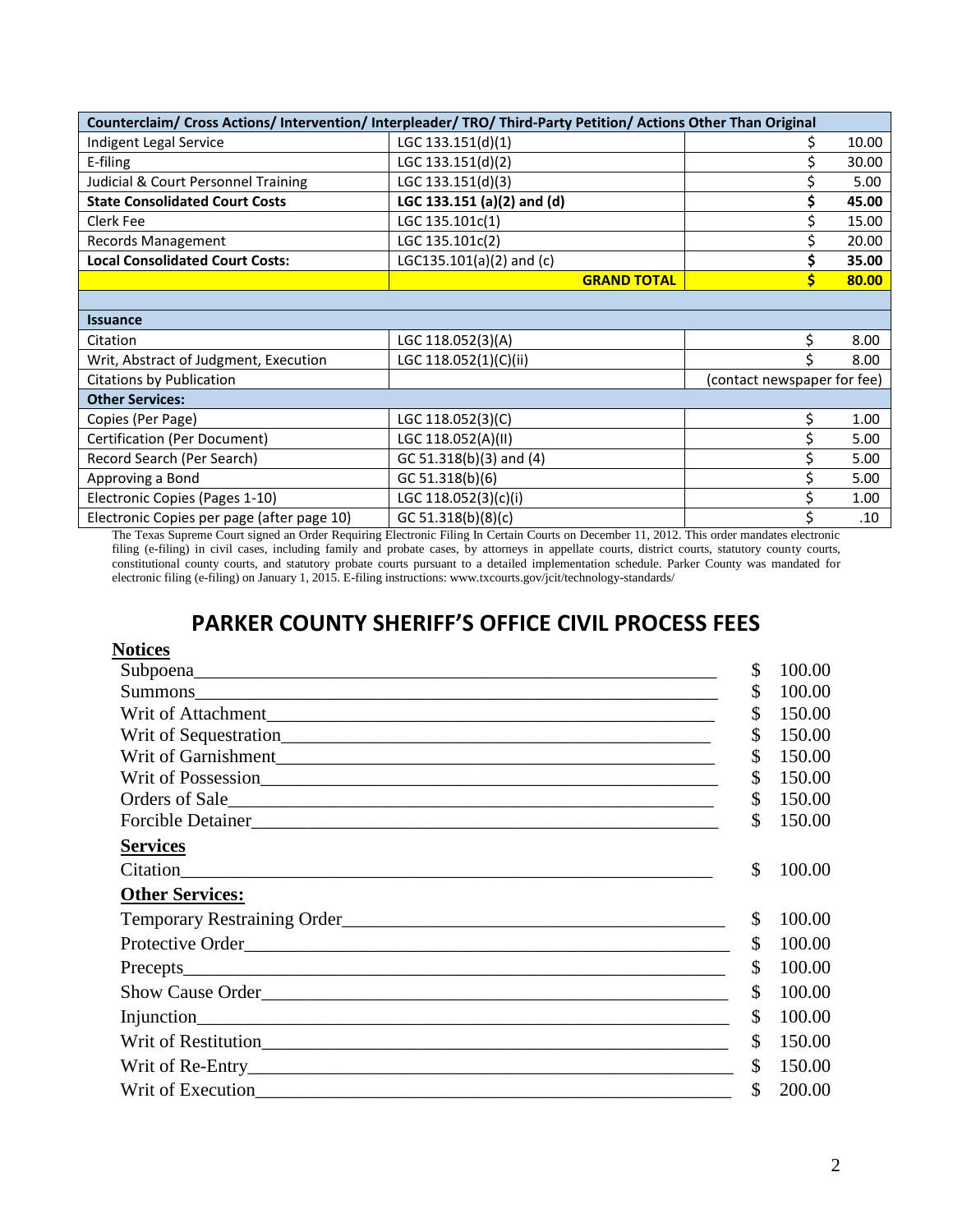

# FAMILY FEE SCHEDULE

Effective Date January 1, 2022 Parker County Clerk Lila Deakle 1112 Santa Fe Drive

Weatherford, Texas 76086

(817) 598-6055

| Family Fees: Divorces/ Suit Affecting Parent Child Relationship/ Adoptions/ Foreign Judgment/ Protective Order/ |                            |    |        |
|-----------------------------------------------------------------------------------------------------------------|----------------------------|----|--------|
| Termination of Parental Rights/ Name Change/ All Other Family Matters                                           |                            |    |        |
| Support of the Judiciary                                                                                        | LGC 133.151(c)(1)          | \$ | 82.00  |
| Indigent Legal Service                                                                                          | LGC 133.151(c)(2)          | \$ | 20.00  |
| <b>E-filing Fee</b>                                                                                             | LGC 133.151(c)(3)          | \$ | 30.00  |
| Judicial & Court Personnel Training                                                                             | LGC 133.151(c)(4)          | \$ | 5.00   |
| <b>State Consolidated Court Costs:</b>                                                                          | LGC 133.151(a)(1)(c)       | \$ | 137.00 |
| Court of Appeals                                                                                                | LGC 135.101 (b)(1)         | \$ | 5.00   |
| Court Facility Fee Fund                                                                                         | LGC 135.101 (b)(2)         | \$ | 20.00  |
| Clerk of the Court                                                                                              | LGC 135.101 (b)(3)         | \$ | 50.00  |
| <b>Records Management</b>                                                                                       | LGC 135.101(b)(4)          | \$ | 30.00  |
| Court Reporter Fee                                                                                              | LGC 135.101(b)(5)          | \$ | 25.00  |
| Law Library Fee                                                                                                 | LGC 135.101(b)(6)          | \$ | 35.00  |
| Courthouse Security                                                                                             | LGC 135.101(b)(7)          | \$ | 20.00  |
| Language Access                                                                                                 | LGC 135.101(b)(8)          | \$ | 3.00   |
| Jury Fee                                                                                                        | LGC 135.101(b)(9)          | \$ | 10.00  |
| <b>Dispute Resolution Fee</b>                                                                                   | LGC 135.101(b)(10)         | \$ | 15.00  |
| <b>Local Consolidated Court Costs:</b>                                                                          | LGC 135.101 (a)(1) and (b) | \$ | 213.00 |
|                                                                                                                 | <b>TOTAL</b>               | Ś  | 350.00 |
| Issuance of citation (Upon Request)                                                                             | LGC 118.052(3)             | \$ | 8.00   |
| With one (1) service in Parker County                                                                           | Sheriff Fee                | \$ | 100.00 |
|                                                                                                                 | <b>GRAND TOTAL</b>         | \$ | 458.00 |
| Transfer In                                                                                                     | FC 110.005                 | \$ | 45.00  |
|                                                                                                                 |                            |    |        |
| Counterclaim/ Cross Actions/ Intervention/ Interpleader/ TRO/ Third-Party Petition/ Actions Other Than Original |                            |    |        |
| Indigent Legal Service                                                                                          | LGC 133.151(d)(1)          | \$ | 10.00  |
| E-filing                                                                                                        | LGC 133.151(d)(2)          | \$ | 30.00  |
| Judicial & Court Personnel Training                                                                             | LGC 133.151(d)(3)          | \$ | 5.00   |
| <b>State Consolidated Court Costs</b>                                                                           | LGC 133.151 (a)(2) and (d) | \$ | 45.00  |
| Clerk Fee                                                                                                       | LGC 135.101c(1)            | \$ | 15.00  |
| <b>Records Management</b>                                                                                       | LGC 135.101c(2)            | \$ | 20.00  |
| <b>Local Consolidated Court Costs:</b>                                                                          | LGC135.101(a)(2) and (c)   | \$ | 35.00  |
|                                                                                                                 | <b>GRAND TOTAL</b>         | \$ | 80.00  |
| Motion(S): Contempt/ Enforcement                                                                                |                            |    |        |
| <b>Modify/Transfer</b>                                                                                          | FC 110.002                 | \$ | 15.00  |